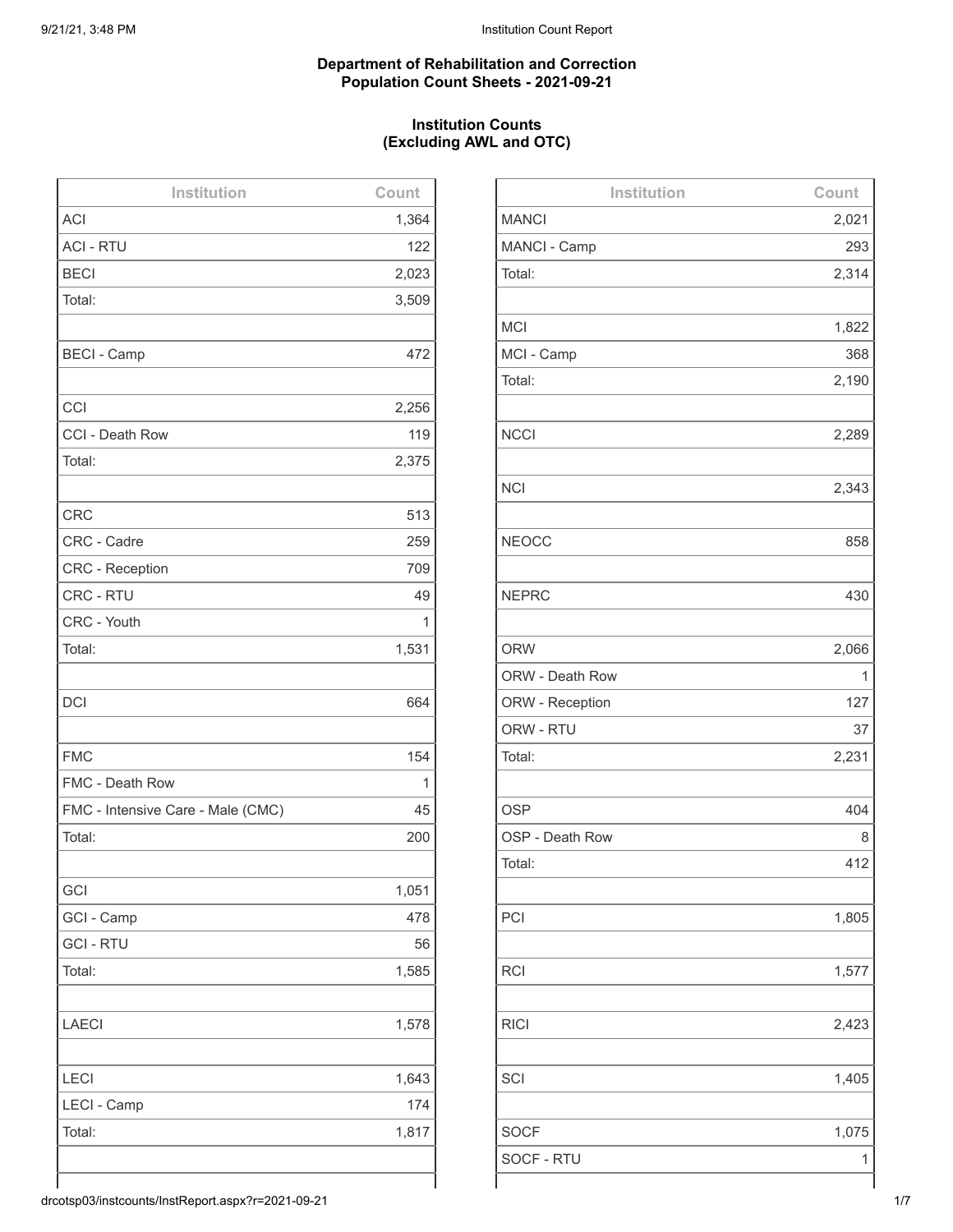| <b>LOCI</b>              | 1,969 |
|--------------------------|-------|
|                          |       |
| <b>LORCI</b>             | 748   |
| <b>LORCI - Cadre</b>     | 225   |
| <b>LORCI - Reception</b> | 53    |
| Total:                   | 1,026 |
|                          |       |
| <b>MACI</b>              | 627   |
| MACI - Minimum           | 1,189 |
| Total:                   | 1,816 |

#### 9/21/21, 3:48 PM Institution Count Report

|                  | <b>Total Population:</b> | 43,102 |
|------------------|--------------------------|--------|
|                  |                          |        |
| Total:           |                          | 1,060  |
| <b>WCI-RTU</b>   |                          | 28     |
| <b>WCI</b>       |                          | 1,032  |
|                  |                          |        |
| Total:           |                          | 759    |
| <b>TOCI - PC</b> |                          | 123    |
| <b>TOCI</b>      |                          | 636    |
|                  |                          |        |
| Total:           |                          | 1,388  |
| TCI - Camp       |                          | 364    |
| <b>TCI</b>       |                          | 1,024  |
|                  |                          |        |
| Total:           |                          | 1,076  |

\* The Total Population includes 30 Offenders with Reason Codes 30 & 31. \*\* The Total Population includes 30 Offenders with Reason Code 0A.

#### **Male Population by Security Level (Include AWL and Exclude OTC)**

| <b>Security Level</b>  |                   | <b>Body</b> | <b>AWL</b> | $(-OTC)$ | Total  |
|------------------------|-------------------|-------------|------------|----------|--------|
| <b>Total Level E</b>   |                   | 987         |            | 6        | 988    |
| Total Level 4          |                   | 1,137       | 12         | 9        | 1,140  |
| Total Level 3          |                   | 8,837       | 110        | 97       | 8,850  |
| Total Level 2          |                   | 15,112      | 161        | 119      | 15,154 |
| Total Level 1          |                   | 13,507      | 144        | 89       | 13,562 |
| <b>Total Death Row</b> |                   | 131         |            | 0        | 132    |
|                        | <b>Total Male</b> | 39,711      | 435        | 320      | 39,826 |

#### **Female Population by Institution (Include AWL and Exclude OTC)**

| Institution            |                     | <b>Body</b> | <b>AWL</b>  | $(-OTC)$ | Total |
|------------------------|---------------------|-------------|-------------|----------|-------|
| <b>DCI</b>             |                     | 663         | 5           | 4        | 664   |
| <b>FMC</b>             |                     | 6           | $\mathbf 0$ | 0        | 6     |
| <b>NEPRC</b>           |                     | 430         | 2           |          | 431   |
| <b>ORW</b>             |                     | 2,066       | 20          | 15       | 2,071 |
| <b>ORW - Death Row</b> |                     |             | 0           | 0        |       |
| ORW - Reception        |                     | 127         | 3           | 3        | 127   |
| ORW - RTU              |                     | 37          | $\mathbf 0$ | $\Omega$ | 37    |
|                        | <b>Total Female</b> | 3,330       | 30          | 23       | 3,337 |
|                        |                     |             |             |          |       |

**Total Population: 43,041 465 343 43,163**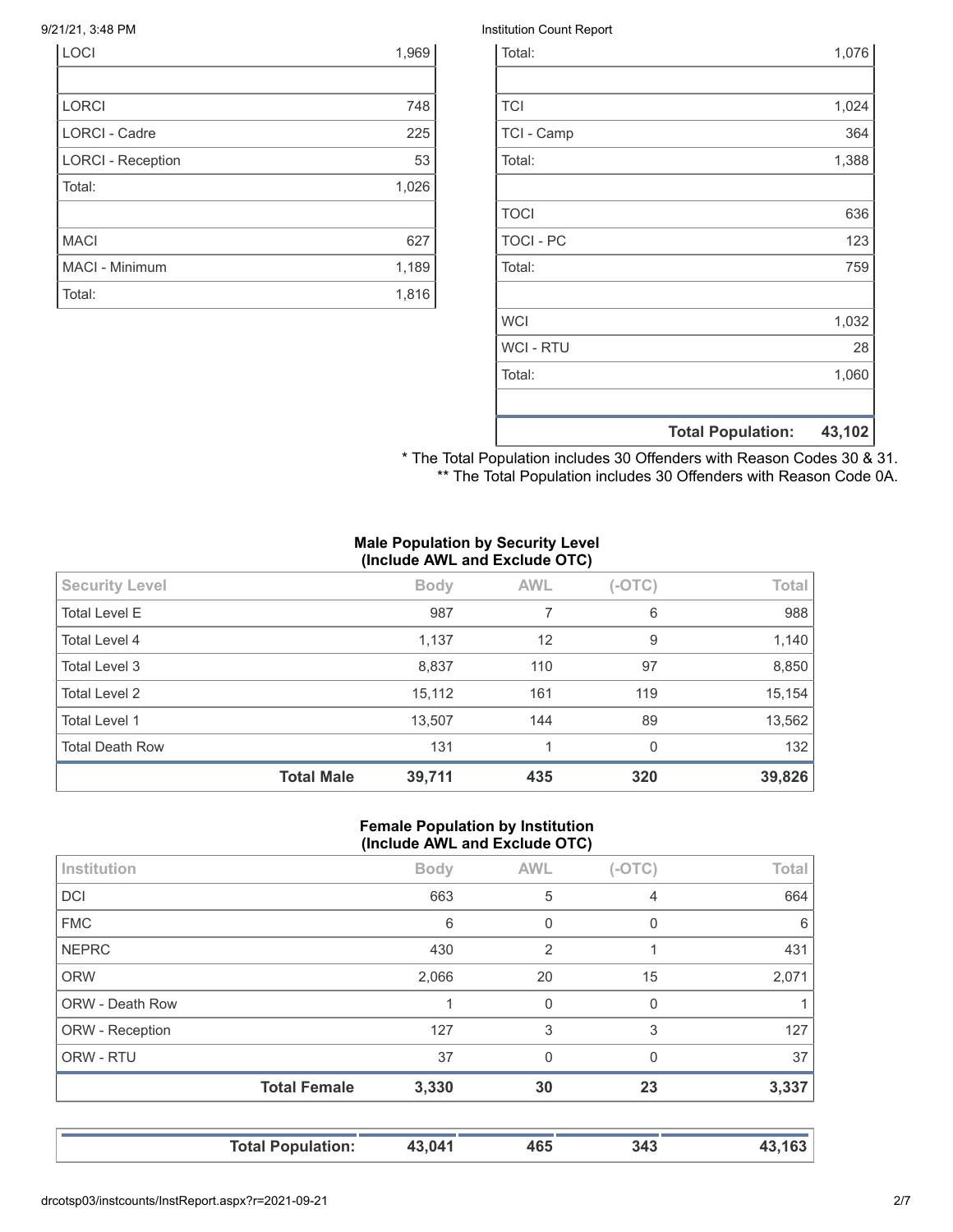| Male Population by Institution: Security Level 5 and E |  |
|--------------------------------------------------------|--|
| (Include AWL and Exclude OTC)                          |  |

| Institution  |                      | <b>Body</b>    | <b>AWL</b>          | $(-OTC)$     | Total          |
|--------------|----------------------|----------------|---------------------|--------------|----------------|
| ${\sf CRC}$  |                      | $\mathbf{1}$   | $\mathbf 0$         | $\mathbf 0$  | $\mathbf{1}$   |
| CRC - RTU    |                      | $\sqrt{5}$     | $\mathbf 0$         | $\mathbf 0$  | $\mathbf 5$    |
| <b>FMC</b>   |                      | $\overline{2}$ | $\mathsf{O}\xspace$ | $\mathbf 0$  | $\sqrt{2}$     |
| LAECI        |                      | $\mathbf{1}$   | $\mathbf 0$         | $\mathbf 0$  | $\mathbf{1}$   |
| LECI         |                      | $\,6\,$        | $\mathbf 0$         | $\mathbf 0$  | $\,6\,$        |
| LORCI        |                      | 1              | $\mathbf 0$         | $\mathbf 0$  | $\mathbf{1}$   |
| <b>MACI</b>  |                      | 16             | $\mathbf 0$         | $\mathbf 0$  | $16\,$         |
| <b>MANCI</b> |                      | 11             | $\mathbf 0$         | $\mathbf 0$  | 11             |
| NCCI         |                      | $\sqrt{2}$     | $\mathbf 0$         | $\mathbf 0$  | $\sqrt{2}$     |
| <b>NEOCC</b> |                      | $\sqrt{3}$     | $\mathbf 0$         | $\mathbf 0$  | $\sqrt{3}$     |
| OSP          |                      | 275            | $\mathbf 1$         | $\mathbf{1}$ | 275            |
| RCI          |                      | 13             | $\mathbf 0$         | $\mathbf 0$  | 13             |
| R C          |                      | $\mathbf{1}$   | $\mathbf 0$         | $\mathbf 0$  | $\mathbf{1}$   |
| SOCF         |                      | 513            | $\,6\,$             | $\mathbf 5$  | 514            |
| <b>TCI</b>   |                      | $\overline{7}$ | $\mathbf 0$         | $\mathbf 0$  | $\overline{7}$ |
| <b>TOCI</b>  |                      | 115            | $\mathbf 0$         | $\mathbf 0$  | 115            |
| TOCI - PC    |                      | $\sqrt{2}$     | $\mathbf 0$         | $\mathbf 0$  | $\sqrt{2}$     |
| WCI          |                      | $\,6\,$        | $\mathbf 0$         | $\mathbf 0$  | $\,6\,$        |
| WCI - RTU    |                      | $\overline{7}$ | $\mathbf 0$         | $\mathbf 0$  | $\overline{7}$ |
|              | <b>Total Level 5</b> | 987            | $\overline{7}$      | $\bf 6$      | 988            |

#### **Male Population by Institution: Security Level 4 (Include AWL and Exclude OTC)**

|                                   | ,              | ======== = - - - <sub>/</sub> |                |                |
|-----------------------------------|----------------|-------------------------------|----------------|----------------|
| Institution                       | <b>Body</b>    | <b>AWL</b>                    | $(-OTC)$       | Total          |
| ACI                               | $\overline{4}$ | $\mathbf 0$                   | $\mathbf 0$    | $\overline{4}$ |
| CRC                               | 5              | $\boldsymbol{0}$              | 0              | 5              |
| CRC - Reception                   | 2              | $\boldsymbol{0}$              | $\mathbf 0$    | $\overline{2}$ |
| CRC - RTU                         | 12             | $\boldsymbol{0}$              | 0              | 12             |
| FMC - Intensive Care - Male (CMC) | $\mathbf{1}$   | $\mathbf 0$                   | $\mathbf 0$    | 1              |
| <b>LORCI</b>                      | 3              | $\mathbf 1$                   |                | 3              |
| LORCI - Cadre                     |                | $\mathbf 0$                   | 0              | 1              |
| <b>MACI</b>                       | 12             | $\mathbf 0$                   | $\Omega$       | 12             |
| <b>OSP</b>                        | 103            | $\mathbf 0$                   | $\mathbf 0$    | 103            |
| <b>SOCF</b>                       | 501            | 8                             | $\overline{7}$ | 502            |
| SOCF - RTU                        |                | $\mathbf 0$                   | 0              | 1              |
| <b>TOCI</b>                       | 469            | 3                             | 1              | 471            |
| TOCI - PC                         | 14             | 0                             | 0              | 14             |
| WCI - RTU                         | 9              | $\Omega$                      | $\mathbf{0}$   | 9              |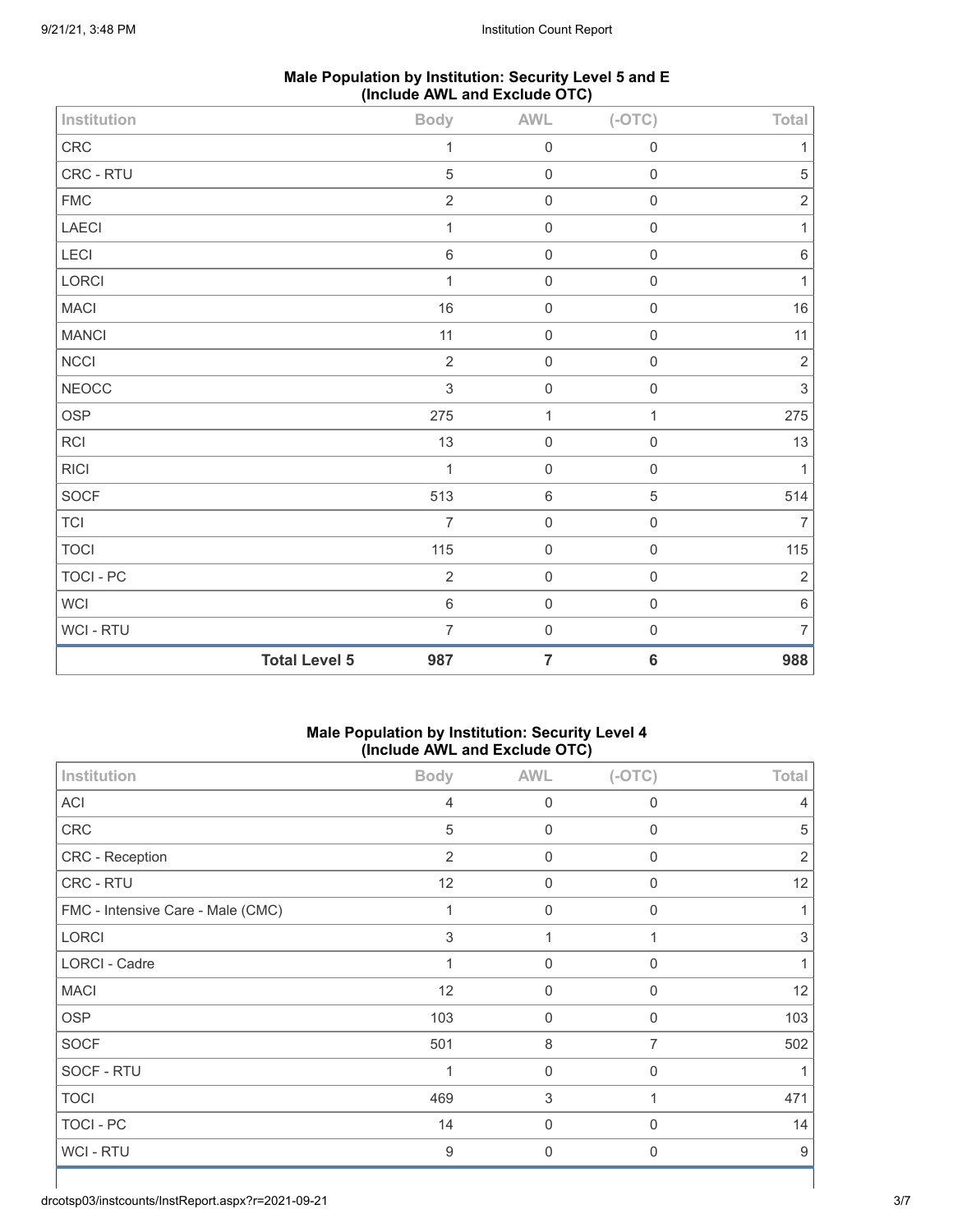| 9/21/21, 3:48 PM | Institution Count Report |      |  |  |                  |
|------------------|--------------------------|------|--|--|------------------|
|                  | <b>Total Level 4</b>     | .137 |  |  | 140 <sub>1</sub> |

## **Male Population by Institution: Security Level 3 (Include AWL and Exclude OTC)**

| Institution                       | <b>Body</b>      | <b>AWL</b>                | $(-OTC)$            | Total                     |
|-----------------------------------|------------------|---------------------------|---------------------|---------------------------|
| ACI                               | 15               | $\mathbf 0$               | $\mathbf 0$         | 15                        |
| <b>BECI</b>                       | $\,6\,$          | $\mathbf{1}$              | 1                   | $\,6\,$                   |
| CCI                               | $\boldsymbol{9}$ | $\mathbf 0$               | $\mathbf 0$         | $\boldsymbol{9}$          |
| CRC                               | 265              | 15                        | 14                  | 266                       |
| CRC - Cadre                       | $\overline{5}$   | $\mathbf 0$               | $\mathbf 0$         | $\sqrt{5}$                |
| CRC - Reception                   | 420              | $\mathbf 5$               | $\sqrt{5}$          | 420                       |
| CRC - RTU                         | 30               | $\mathbf 0$               | $\mathbf 0$         | 30                        |
| <b>FMC</b>                        | $\overline{5}$   | $\mathbf 0$               | $\mathbf 0$         | $\mathbf 5$               |
| FMC - Intensive Care - Male (CMC) | $\sqrt{2}$       | $\mathbf 0$               | $\mathbf 0$         | $\sqrt{2}$                |
| GCI                               | $\sqrt{4}$       | $\mathbf 0$               | $\mathbf 0$         | $\sqrt{4}$                |
| <b>GCI-RTU</b>                    | $\mathbf{1}$     | $\mathbf 0$               | $\mathbf 0$         | 1                         |
| LAECI                             | $\boldsymbol{9}$ | $\mathbf 0$               | $\mathbf 0$         | $\boldsymbol{9}$          |
| <b>LECI</b>                       | 1,326            | $\boldsymbol{9}$          | $\overline{7}$      | 1,328                     |
| LOCI                              | $\,8\,$          | $\mathbf 0$               | $\mathbf 0$         | $\,8\,$                   |
| LORCI                             | 367              | 27                        | 27                  | 367                       |
| <b>LORCI - Cadre</b>              | 90               | $\mathbf 0$               | $\mathbf 0$         | 90                        |
| <b>LORCI - Reception</b>          | 21               | $\boldsymbol{7}$          | $\overline{7}$      | 21                        |
| <b>MACI</b>                       | 515              | $\ensuremath{\mathsf{3}}$ | $\sqrt{2}$          | 516                       |
| <b>MANCI</b>                      | 1,692            | 15                        | 14                  | 1,693                     |
| MCI                               | $\overline{4}$   | $\mathbf 0$               | $\mathbf 0$         | $\overline{4}$            |
| <b>NCCI</b>                       | $\overline{4}$   | $\mathbf 0$               | $\mathbf 0$         | $\overline{4}$            |
| <b>NCI</b>                        | 10               | $\mathbf 0$               | $\mathbf 0$         | $10$                      |
| <b>NEOCC</b>                      | 593              | 12                        | $10$                | 595                       |
| <b>OSP</b>                        | $\sqrt{3}$       | $\mathbf 0$               | $\mathbf 0$         | $\ensuremath{\mathsf{3}}$ |
| PCI                               | 43               | $\mathbf 1$               | 1                   | 43                        |
| RCI                               | 1,394            | $\,$ 5 $\,$               | $\sqrt{4}$          | 1,395                     |
| <b>RICI</b>                       | 24               | $\mathsf{O}\xspace$       | $\mathbf 0$         | 24                        |
| SCI                               | $\,8\,$          | $\mathbf 0$               | $\mathbf 0$         | $\,8\,$                   |
| SOCF                              | 60               | $\mathbf{1}$              | $\mathsf{O}\xspace$ | 61                        |
| TCI                               | 868              | $\ensuremath{\mathsf{3}}$ | $\sqrt{2}$          | 869                       |
| TCI - Camp                        | $\mathbf{1}$     | $\mathbf 0$               | $\mathbf 0$         | $\mathbf{1}$              |
| <b>TOCI</b>                       | 35               | $\mathbf{1}$              | $\mathbf{1}$        | 35                        |
| TOCI - PC                         | 55               | $\mathbf 0$               | $\mathbf 0$         | 55                        |
| <b>WCI</b>                        | 936              | $\,$ 5 $\,$               | $\overline{2}$      | 939                       |
| WCI - RTU                         | $\boldsymbol{9}$ | $\mathbf 0$               | $\mathbf 0$         | $\boldsymbol{9}$          |
| <b>Total Level 3</b>              | 8,837            | 110                       | 97                  | 8,850                     |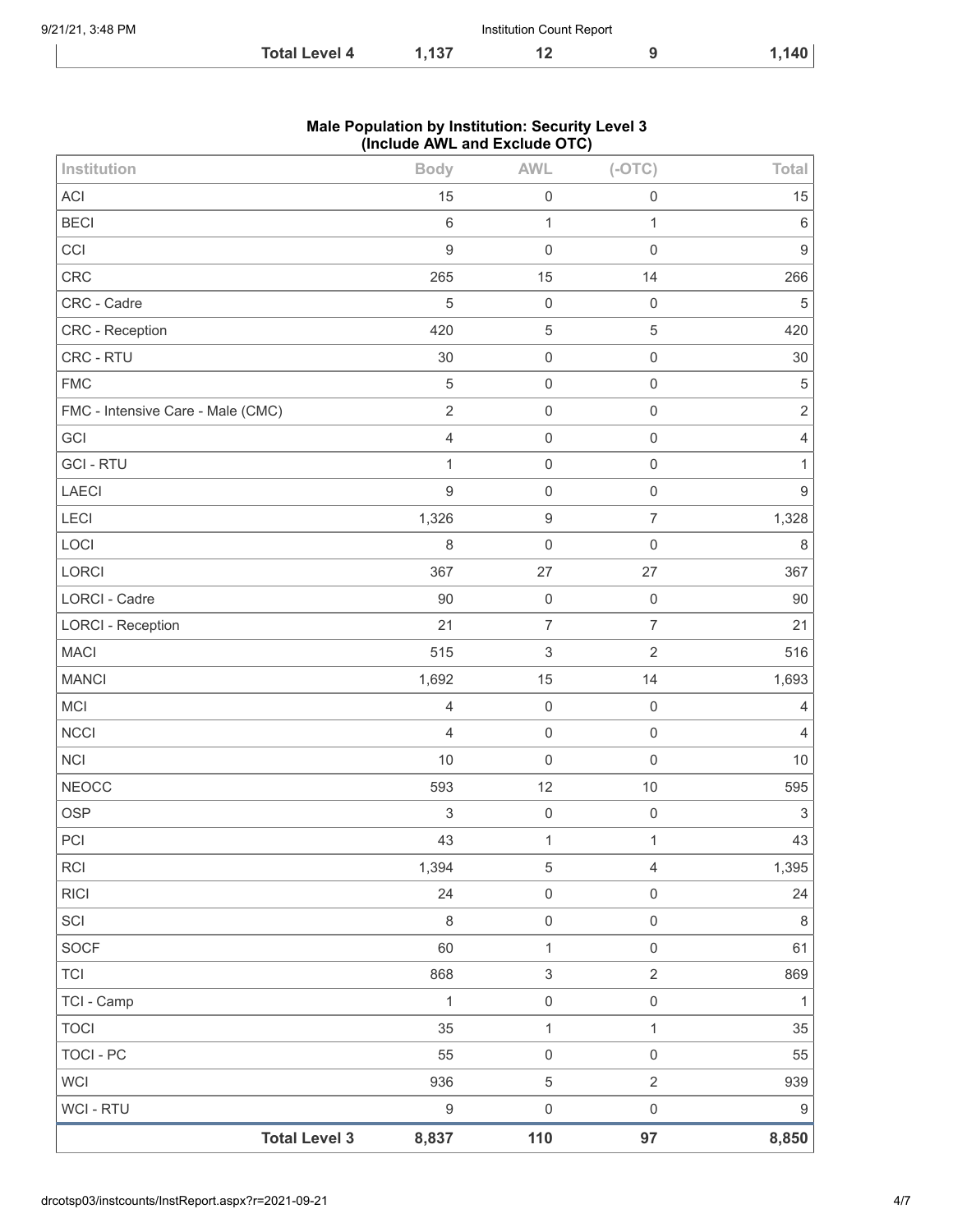## **Male Population by Institution: Security Level 2 (Include AWL and Exclude OTC)**

| <b>Total Level 2</b>              | 15,112         | 161                           | 119                 | 15,154         |
|-----------------------------------|----------------|-------------------------------|---------------------|----------------|
| <b>WCI</b>                        | $90\,$         | $\mathbf{1}$                  | $\mathsf{O}\xspace$ | 91             |
| <b>TOCI - PC</b>                  | 51             | $\mathbf 0$                   | $\mathsf{O}\xspace$ | 51             |
| <b>TOCI</b>                       | 17             | $\mathbf 0$                   | $\mathsf{O}\xspace$ | 17             |
| <b>TCI</b>                        | 115            | $\mathsf{O}\xspace$           | $\mathsf{O}\xspace$ | 115            |
| <b>SOCF</b>                       | 1              | $\,0\,$                       | $\mathsf{O}\xspace$ | $\mathbf{1}$   |
| SCI                               | 892            | $10$                          | $\,$ 5 $\,$         | 897            |
| <b>RICI</b>                       | 1,347          | 18                            | $16\,$              | 1,349          |
| <b>RCI</b>                        | 169            | $\mathbf 0$                   | $\mathsf 0$         | 169            |
| PCI                               | 947            | 11                            | $\mathbf{1}$        | 957            |
| <b>NEOCC</b>                      | 262            | $\sqrt{5}$                    | $\overline{4}$      | 263            |
| <b>NCI</b>                        | 1,303          | $\,6$                         | $\,$ 5 $\,$         | 1,304          |
| <b>NCCI</b>                       | 854            | 12                            | 10                  | 856            |
| MCI                               | 1,259          | 13                            | 11                  | 1,261          |
| <b>MANCI</b>                      | 284            | 1                             | $\mathbf{1}$        | 284            |
| <b>MACI</b>                       | 84             | $\mathbf 0$                   | $\mathsf 0$         | 84             |
| <b>LORCI - Reception</b>          | 14             | $\mathbf 0$                   | $\mathsf 0$         | 14             |
| <b>LORCI - Cadre</b>              | 70             | $\boldsymbol{0}$              | $\mathsf 0$         | 70             |
| LORCI                             | 150            | $\boldsymbol{9}$              | $\boldsymbol{9}$    | 150            |
| LOCI                              | 1,006          | $\boldsymbol{9}$              | $\,6\,$             | 1,009          |
| LECI - Camp                       | $\overline{4}$ | $\mathbf 0$                   | $\mathsf{O}\xspace$ | $\overline{4}$ |
| LECI                              | 308            | $\ensuremath{\mathsf{3}}$     | $\mathbf{1}$        | 310            |
| <b>LAECI</b>                      | 916            | 24                            | 22                  | 918            |
| <b>GCI - RTU</b>                  | 46             | $\boldsymbol{0}$              | $\mathsf 0$         | 46             |
| GCI                               | 552            | $\mathbf{1}$                  | $\mathbf{1}$        | 552            |
| FMC - Intensive Care - Male (CMC) | 11             | $\mathsf{O}\xspace$           | $\mathsf 0$         | 11             |
| <b>FMC</b>                        | 18             | $\overline{2}$                | $\mathbf{1}$        | 19             |
| DCI                               | $\mathbf 1$    | $\mathbf 0$                   | $\mathsf 0$         | $\mathbf{1}$   |
| CRC - Youth                       | $\mathbf{1}$   | $\mathbf 0$                   | $\mathsf{O}\xspace$ | $\mathbf{1}$   |
| CRC - RTU                         | $\overline{2}$ | $\mathsf 0$                   | $\mathsf 0$         | $\sqrt{2}$     |
| <b>CRC</b> - Reception            | 155            | 4                             | $\overline{2}$      | 157            |
| CRC - Cadre                       | 215            | $\mathbf 0$                   | $\mathsf 0$         | 215            |
| CRC                               | 108            | $\overline{7}$                | $\,6\,$             | 109            |
| CCI                               | 1,713          | 10                            | $\,6\,$             | 1,717          |
| <b>BECI</b>                       | 1,284          | 13                            | 11                  | 1,286          |
| <b>ACI</b><br><b>ACI - RTU</b>    | 768<br>95      | $\overline{2}$<br>$\mathbf 0$ | 1<br>$\mathbf 0$    | 769<br>95      |
|                                   |                |                               |                     |                |
| Institution                       | <b>Body</b>    | <b>AWL</b>                    | $(-OTC)$            | Total          |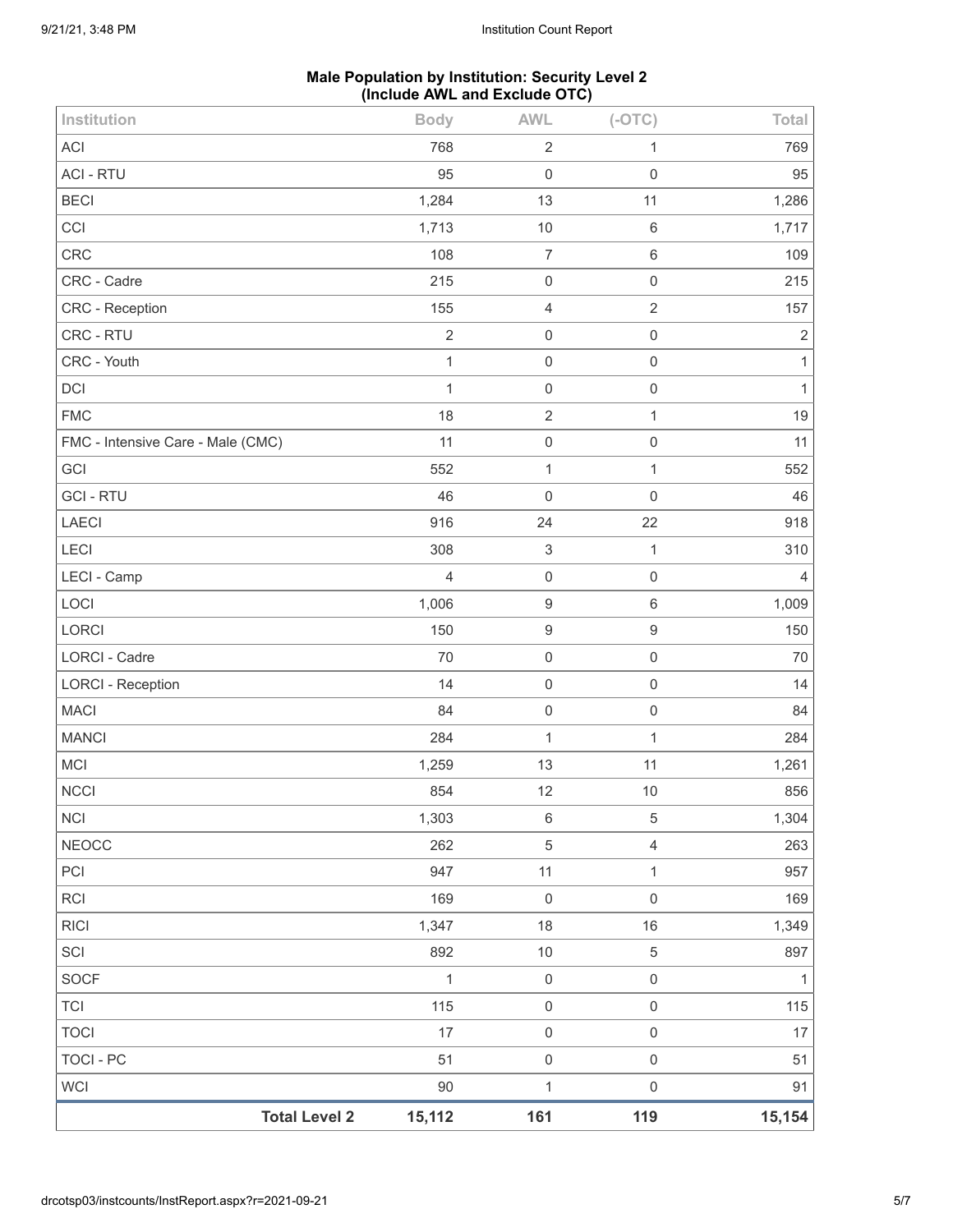## **Male Population by Institution: Security Level 1 (Include AWL and Exclude OTC)**

| Institution                       | <b>Body</b>  | <b>AWL</b>       | $(-OTC)$            | Total                     |
|-----------------------------------|--------------|------------------|---------------------|---------------------------|
| <b>ACI</b>                        | 577          | 8                | 6                   | 579                       |
| <b>ACI - RTU</b>                  | 27           | 0                | $\mathsf 0$         | 27                        |
| <b>BECI</b>                       | 733          | 9                | $\overline{7}$      | 735                       |
| <b>BECI - Camp</b>                | 472          | $\mathsf 0$      | $\mathsf 0$         | 472                       |
| CCI                               | 534          | 1                | $\mathsf{O}\xspace$ | 535                       |
| <b>CRC</b>                        | 79           | 4                | $\overline{2}$      | 81                        |
| CRC - Cadre                       | 39           | $\mathsf 0$      | $\mathsf{O}\xspace$ | 39                        |
| CRC - Reception                   | 127          | $\overline{4}$   | $\overline{4}$      | 127                       |
| <b>FMC</b>                        | 123          | 3                | 0                   | 126                       |
| FMC - Intensive Care - Male (CMC) | 31           | $\mathbf{1}$     | $\mathsf{O}\xspace$ | 32                        |
| GCI                               | 495          | $\,8\,$          | 6                   | 497                       |
| GCI - Camp                        | 478          | 1                | $\mathsf{O}\xspace$ | 479                       |
| <b>GCI-RTU</b>                    | $\mathsf g$  | 0                | $\mathsf 0$         | $9\,$                     |
| <b>LAECI</b>                      | 652          | 14               | 11                  | 655                       |
| LECI                              | 3            | $\mathbf 0$      | $\mathsf{O}\xspace$ | $\ensuremath{\mathsf{3}}$ |
| LECI - Camp                       | 170          | $\mathbf 0$      | 0                   | 170                       |
| LOCI                              | 955          | $\,8\,$          | $\mathbf 5$         | 958                       |
| <b>LORCI</b>                      | 227          | $\,6$            | $\mathbf 5$         | 228                       |
| LORCI - Cadre                     | 64           | $\mathbf 0$      | $\mathsf{O}\xspace$ | 64                        |
| <b>LORCI - Reception</b>          | 18           | $\mathbf{1}$     | $\mathbf{1}$        | 18                        |
| MACI - Minimum                    | 1,189        | 13               | 9                   | 1,193                     |
| <b>MANCI</b>                      | 34           | $\overline{4}$   | $\,$ 3 $\,$         | 35                        |
| MANCI - Camp                      | 293          | $\mathsf 0$      | $\mathsf{O}\xspace$ | 293                       |
| <b>MCI</b>                        | 559          | 15               | 8                   | 566                       |
| MCI - Camp                        | 368          | $\mathbf 0$      | 0                   | 368                       |
| <b>NCCI</b>                       | 1,429        | $\boldsymbol{9}$ | $\,$ 5 $\,$         | 1,433                     |
| NCI                               | 1,030        | $\overline{2}$   | $\overline{2}$      | 1,030                     |
| <b>OSP</b>                        | 23           | $\mathbf 1$      | $\mathbf{1}$        | 23                        |
| PCI                               | 815          | 15               | 5                   | 825                       |
| <b>RICI</b>                       | 1,051        | $\,6\,$          | $\sqrt{3}$          | 1,054                     |
| SCI                               | 505          | 6                | $\sqrt{3}$          | 508                       |
| <b>TCI</b>                        | 34           | $\,$ 5 $\,$      | $\mathfrak{S}$      | 36                        |
| TCI - Camp                        | 363          | $\mathbf 0$      | $\mathsf{O}\xspace$ | 363                       |
| <b>TOCI - PC</b>                  | $\mathbf{1}$ | $\boldsymbol{0}$ | $\mathsf{O}\xspace$ | 1                         |
| <b>Total Level 1</b>              | 13,507       | 144              | 89                  | 13,562                    |

# **High Offender ID's**

Correctional Reception Center: A789253